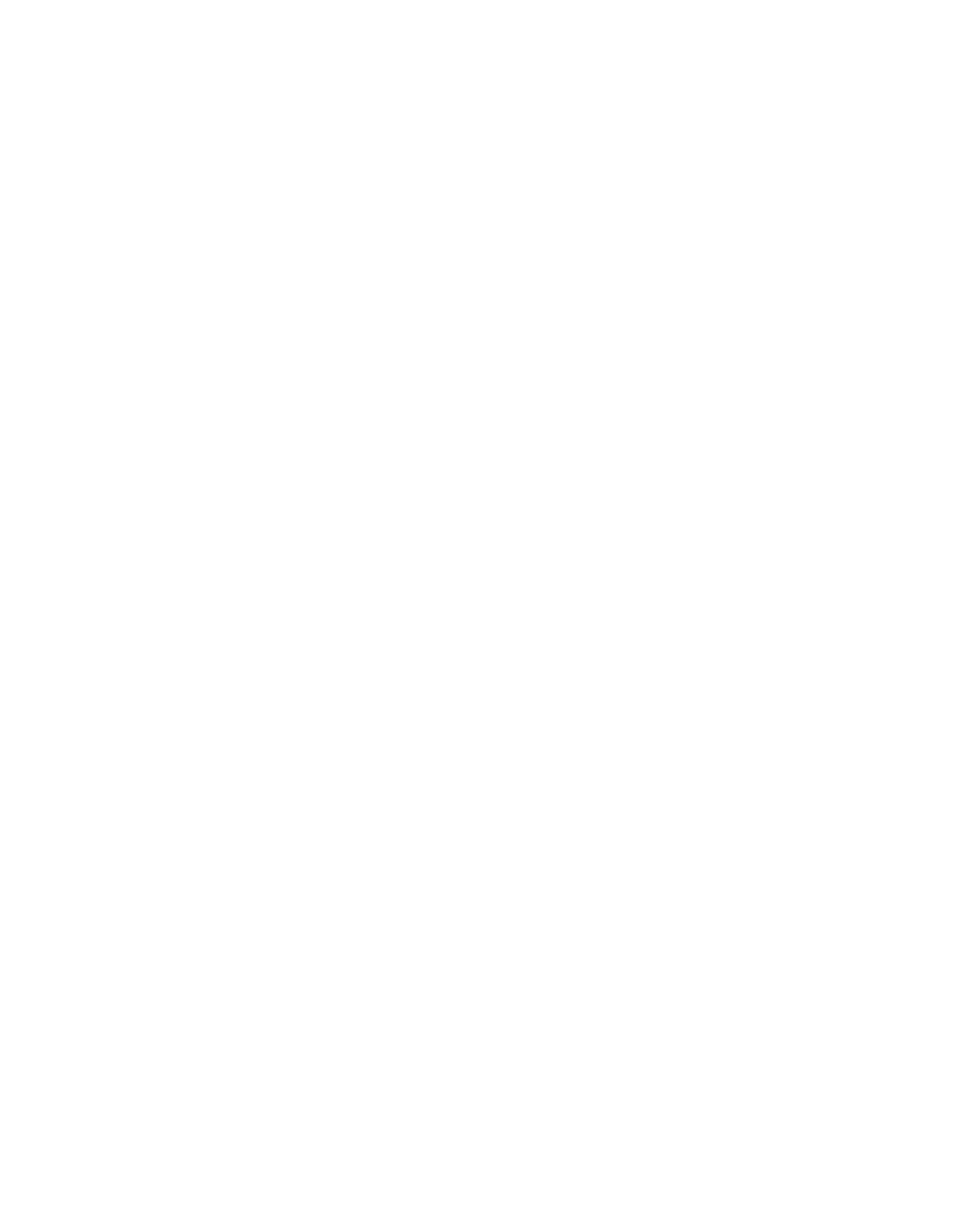# LOCATE THIS, NOT THAT: CLASS-CONDITIONED SOUND EVENT DOA ESTIMATION

*Olga Slizovskaia, Gordon Wichern, Zhong-Qiu Wang, Jonathan Le Roux*

Mitsubishi Electric Research Laboratories (MERL), Cambridge, MA, USA

{wichern,leroux}@merl.com

## ABSTRACT

Existing systems for sound event localization and detection (SELD) typically operate by estimating a source location for all classes at every time instant. In this paper, we propose an alternative class-conditioned SELD model for situations where we may not be interested in localizing all classes all of the time. This class-conditioned SELD model takes as input the spatial and spectral features from the sound file, and also a one-hot vector indicating the class we are currently interested in localizing. We inject the conditioning information at several points in our model using feature-wise linear modulation (FiLM) layers. Through experiments on the DCASE 2020 Task 3 dataset, we show that the proposed class-conditioned SELD model performs better in terms of common SELD metrics than the baseline model that locates all classes simultaneously, and also outperforms specialist models that are trained to locate only a single class of interest. We also evaluate performance on the DCASE 2021 Task 3 dataset, which includes directional interference (sound events from classes we are not interested in localizing) and notice especially strong improvement from the class-conditioned model.

*Index Terms*— Sound event localization and detection, conditioned neural networks, class-conditioned embeddings

## 1. INTRODUCTION

Estimating the direction of arrival (DOA) of a sound while also classifying the type of event is an important type of frontend processing for a wide variety of monitoring and robotic applications. Due to its wide applicability, this task, often referred to in the literature as sound event localization and detection (SELD), has recently seen a surge of interest [1–4]. However, SELD remains challenging because sound sources can move, cease to produce sound, have their positions obscured by room reverberation, and are often mixed with interfering sounds. Furthermore, many sound events are easily confused, further complicating the SELD task.

A typical SELD pipeline consists of two main stages. The first stage extracts spectral and spatial features from the microphone array input. In the second stage, a deep neural network (DNN) is used to learn a mapping from the multichannel input features to two output targets: (1) a vector of



Fig. 1. Task illustration. Given a target-class identifier and a multi-channel signal recorded in conditions with multiple simultaneously active target sources, stationary noises, and directional interferences, we aim at estimating the DOA of the source of interest. Example taken from the training split of TAU-NIGENS SSE 2021 dataset.

class probabilities indicating the presence of each class in each time instance; and (2) a DOA vector containing location information for each class. In this case, DNN training can be challenging as the contributions from the two output branches must be balanced. To overcome this difficulty, Shimada et al. [5] recently proposed the activity coupled Cartesian direction of arrival (ACCDOA) representation. ACCDOA represents the DOA information for each class as a vector of Cartesian coordinates, where the class activity probability is encoded by the length of the vector, i.e., it should be one when that class is active and zero otherwise.

Existing SELD systems, including those based on the AC-CDOA representation, typically assume a small, fixed set of sound event classes to be detected and localized. In practice, if there are 12 classes in the vocabulary, this means a DNN will output 12 ACCDOA representations at each time instant. This approach may become impractical for large class vocabularies, and, in certain situations, we may not be interested in localizing all classes all of the time. Training a class-specific system to localize only sound events from a single class would allow focusing on specific classes. However, this will then require  $C$  class-specific models as opposed to a single one, if we are interested in localizing  $C$  class types, and all models will also need to be run at inference time in order to detect all classes. Furthermore, it may be difficult to train class-specific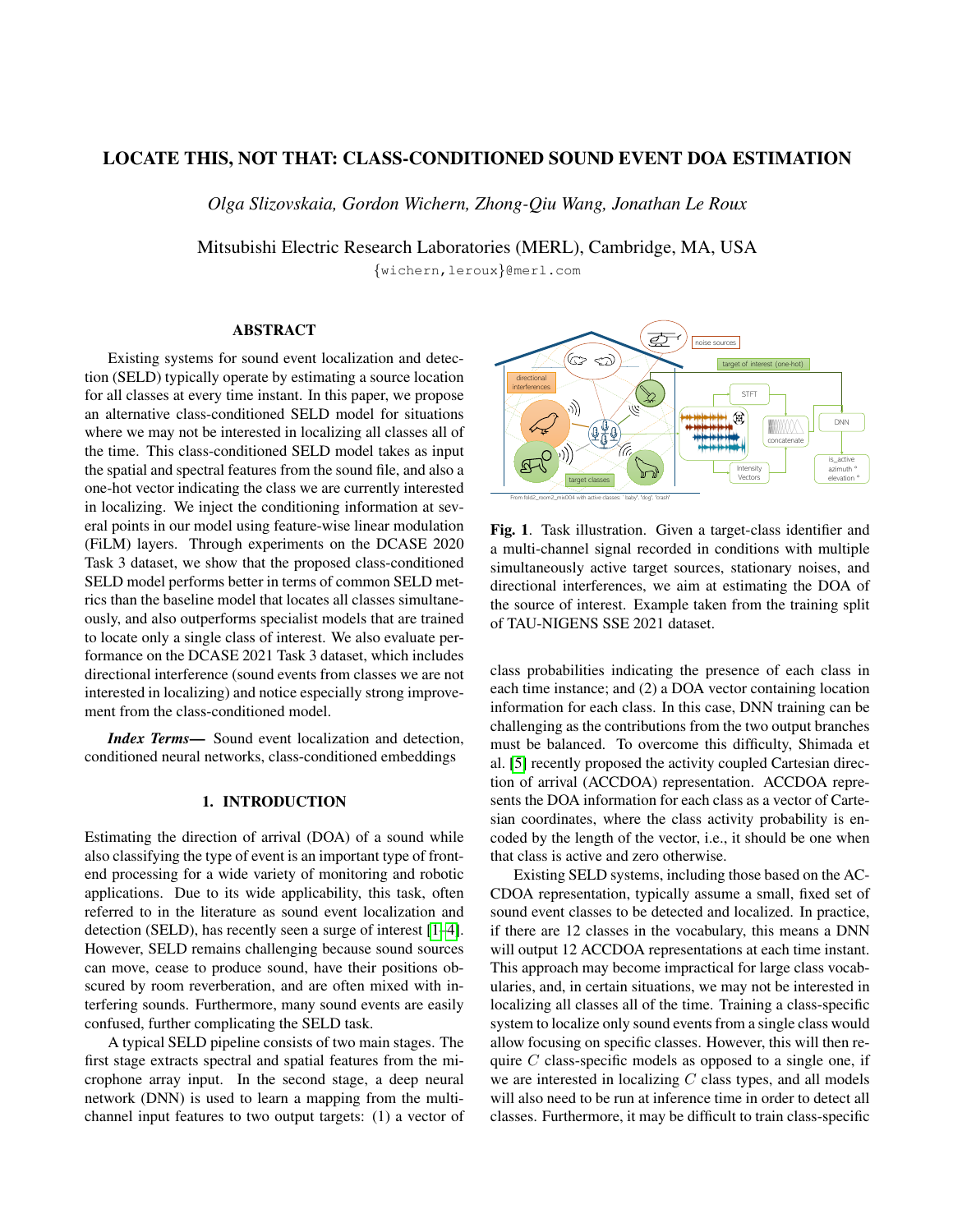models, as we may not have enough data for each class of interest to properly train each model.

Inspired by the concepts of auditory attention [6,7], where the human auditory system tunes its internal models based on the sound sources it wants to listen to, in this paper we propose a class-conditioned approach for sound event DOA estimation, illustrated in Fig. 1. In our system, there is only a single ACCDOA vector output at each time instant, and the class represented by this output is determined based on an input describing the type of sound event we want to locate. Such conditioning-based approaches are often used in audio source separation [8] to isolate the sound from a specific musical instrument [9, 10], speaker [11, 12], or sound event [13]. Compared to a system that outputs all classes simultaneously, conditioning-based approaches require multiple passes at inference-time (one per class) in order to detect all classes, similarly to the class-specific models, although they do not require training multiple separate models. However, in situations where we may not want to detect all classes all of the time, they present several advantages. First, they can easily scale up to large numbers of classes without having to add more parameters (i.e., additional output layers), and they also lend themselves to query-by-example [14] or fewshot [15] settings where the conditioning input is not based on a class label embedding, but rather on an example of the type of sound we want to localize.

One other benefit of class-conditioned localization, which we demonstrate experimentally, is increased robustness to directional interference, i.e., sound events from classes we are not interested in localizing. We hypothesize that this increased robustness is a consequence of the class-conditioned training scheme, where all classes besides the one we are currently conditioning on are essentially treated as interfering sources, and this increased exposure allows the network to become better at ignoring directional interference. Through experiments on the DCASE 2020 Task 3 dataset [16], which does not contain directional interference, we demonstrate that our proposed class-conditioned model performs better in terms of a set of common SELD metrics than a model that outputs all classes, and a set of class-specific models. On the DCASE 2021 Task 3 dataset [17], which does contain directional interference, the class-conditioned model outperforms more clearly the all-class model, while the class-specific models fail dramatically.

The rest of this paper is organized as follows. Section 2 describes the baseline system, the class-specific SELD models, and our proposed class-conditioned SELD model. Experimental setup and evaluation results are presented and discussed in Section 3, followed by conclusions in Section 4.

#### 2. METHOD

We first review the baseline SELD architecture with ACC-DOA output representation, and then describe the proposed class-conditioned modification.

#### 2.1. Baseline: All-class and Class-specific SELD models

The ACCDOA representation [5] uses Cartesian coordinates for the class-dependent azimuth and elevation angles, which are the estimation targets. Formally, let  $\mathbf{d}_{t,c} = [x_{t,c}, y_{t,c}, z_{t,c}]$ represent the DOA for sound event class  $c$  at frame  $t$ . If no sound events from class c are active at frame t,  $||\mathbf{d}_{t,c}||_2 = 0$ , whereas if class c is active,  $||\mathbf{d}_{t,c}||_2 = 1$ . In the all-class baseline model with  $C$  classes of interest for a  $T$ -frame sound file, the tensor  $\mathbf{D} \in \mathbb{R}^{T \times C \times 3}$  represents all ACCDOA vectors, and the goal is to estimate DNN parameters  $\theta$  to estimate D, i.e.,  $\hat{\mathbf{D}} = \mathcal{F}^{\text{ac}}(\mathbf{X})$ , where  $\mathbf{X} \in \mathbb{R}^{M \times F \times T}$  represents the M-microphone, F-dimensional input features. Parameters  $\theta$ are estimated by minimizing the mean squared error (MSE) between  **and**  $**D**$ **. At inference time, class c is declared ac**tive at time t if  $||\hat{d}_{t,c}||_2 > \tau$ , where  $\tau$  is a threshold typically chosen to optimize performance on the validation set.

For the class-specific SELD models, the goal is to learn, for each class c, model parameters  $\theta_c$  in order to obtain DOA estimates  $\hat{\mathbf{D}}_c = \mathcal{F}^{\text{cs}} \theta_c(\mathbf{X}) \in \mathbb{R}^{T \times 3}$  for class c. Each  $\theta_c$  is learned by minimizing the MSE between  $D_c = D[:, c, :]$  and  $\hat{\mathbf{D}}_c$ . At inference time, we use the same threshold for all models.

#### 2.2. Class-conditioned SELD model

One potential weakness of the baseline all-class SELD scheme is a high sparsity of the target representation tensor D and the need to predict all DOAs at once. In this case, we ask the network to not only focus on all locations but also identify all classes of interest, solving two different but interconnected problems. Instead, to solve the simpler task of predicting a DOA of a particular target class, it may be beneficial to focus the network on that class through an auxiliary conditioning input. Formally, we first define a C-dimensional one-hot vector  $\mathbf{o}_c = [o_1, \ldots, o_C]$ , where  $o_c = 1$  for the class c we are interested in localizing, and  $o_i = 0, \forall i \neq c$ . Our goal is now to learn model parameters  $\theta$  in order to estimate  $\hat{\mathbf{D}}_c = \mathcal{F}^{\text{cc}}(\mathbf{X}, \mathbf{o}_c)$ , where  $\hat{\mathbf{D}}_c \in \mathbb{R}^{T \times 3}$  represents the DOA estimates for class  $c$  only. Contrary to the class-specific models which each have their own parameter space, the classconditioned model shares the same set of parameters for all classes. During training, we concatenate the outputs from evaluating  $\mathcal{F}^{cc}{}_{\theta}(\mathbf{X}, \mathbf{o}_c)$  for all C classes, such that we can obtain the full  $\hat{\mathbf{D}} \in \mathbb{R}^{T \times C \times 3}$ , and as in the all-class system we can learn  $\theta$  by minimizing the mean squared error between  **and**  $**D**$ **. Note that we have here C training examples for** each multi-channel signal instead of just one, i.e., a training example is now a pair  $(X, o_c)$ .

Conditioning mechanisms, in particular feature-wise transformations, have proven to be a simple and effective technique for providing a model with context information.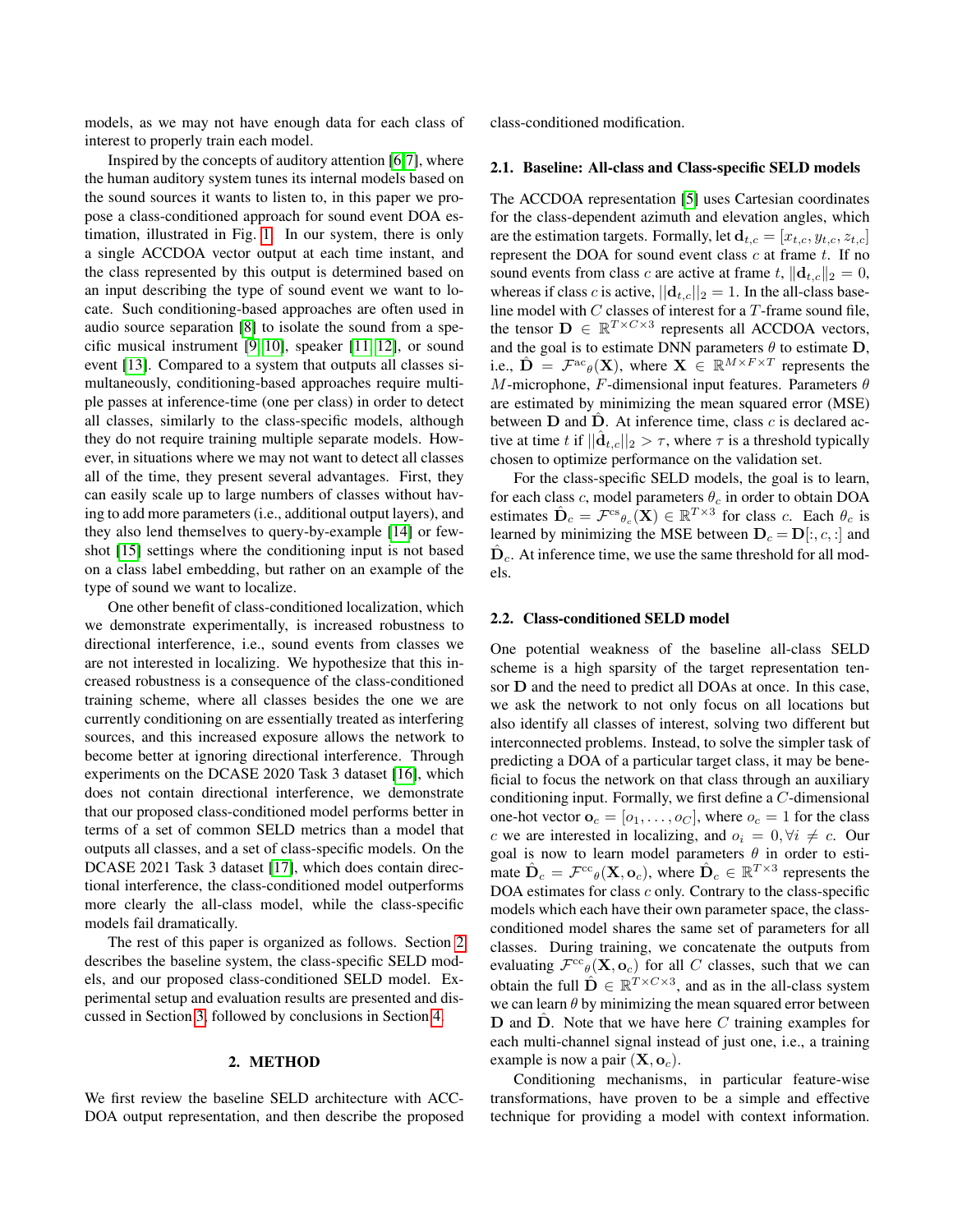

Fig. 2. Illustration of class-conditioned SELD architecture. Feature maps  $x'_{[bs,chan',time',bins']}$  of each convolutional block of the baseline SELD model are shifted and scaled using a set of parameters  $(\gamma, \beta)$  learned from a conditioning one-hot vector.

For our class-conditioned SELD model, we employ the feature-wise linear modulation (FiLM) [18] scheme. We first pass the one-hot vector  $\mathbf{o}_c$  through a learned embedding layer, to obtain a class embedding  $\mathbf{e} \in \mathbb{R}^N$  that encodes the target class information. A FiLM layer  $f$  outputs a set of parameters  $(\gamma, \beta) = f(e)$  that are used for scaling and shifting the learned feature maps M of the baseline network: FiLM $(\mathbf{M}_i | \gamma_i, \beta_i) = \gamma_i \mathbf{M}_i + \beta_i$ , where *i* refers to a channel index. As shown in Fig. 2, we apply the FiLM operation to the feature maps of each convolutional block in the baseline SELD network. While a FiLM transformation can consist of any arbitrary function, in practice, we use a combination of an embedding, linear, and dropout layers as shown in Fig. 2.

## 3. EXPERIMENTAL VALIDATION

#### 3.1. Experimental Setup

We evaluate our method on two official development datasets for the DCASE SELD task: TAU-NIGENS Spatial Sound Events 2020 [16] and TAU-NIGENS Spatial Sound Events 2021 [17]. For both datasets, we follow the official split into training (400 minutes), validation (100 minutes), and test (100 minutes) sets. The two key differences between the datasets are a reduced number of classes and the presence of directional interferences in the 2021 edition. The TAU-NIGENS 2021 dataset consists of mixtures of sound events belonging to 12 different classes, while the TAU-NIGENS 2020 dataset includes two more target classes, namely "engine" and "fire." As reported in [19], the 2021 edition has more simultaneously active events (up to three parallel tracks of different or same categories), and additional directional

interferences from non-target classes. In all experiments, we use a recommended set of features extracted from the first-order ambisonic (FOA) data split that includes 4-channel 64-dimensional mel-spectrograms and 3-channel FOA intensity vectors.

Our network architecture follows the convolutional recurrent architecture used as the DCASE SELD baseline [19] and shown in Fig. 2, but the FiLM layers are only included in the class-conditioned models. Both the class-conditioned and class-specific models have only a single ACCDOA output, while the all-class baseline has C ACCDOA outputs. We train all models for 50 epochs (note that an epoch is C times larger for the class-conditioned model, because each class and sound file pair counts as a data sample as discussed in Section 2.2) using the ADAM optimizer with a learning rate of  $1e^{-3}$ . We note that our goal for the experiments in this section is not to explore the data augmentation [20] and model ensembles [21] necessary to obtain the best scores on the DCASE SELD datasets, but rather explore the impact of class-conditioned SELD models in a controlled manner.

Following the DCASE SELD setup, we use four metrics and an aggregated score to evaluate different aspects of each SELD system. The four metrics are (1) the location-sensitive error rate  $ER_{20}$ ° that only accepts the predicted event as true positive if its location is at most 20<sup>°</sup> away from the ground truth and accounts for substitutions, deletions, and insertions from other classes, (2) the location-sensitive F-measure  $F_{20} \circ$ , (3) the class-sensitive localization error  $LE_{CD}$  that is computed separately for each class, and (4) the class-sensitive localization recall  $LR_{CD}$ . The aggregated SELD score [22] provides a simplified metric for the overall evaluation and is computed as follows:

$$
SELD = \frac{ER_{20^{\circ}}}{4} + \frac{1 - F_{20^{\circ}}}{4} + \frac{LE_{CD}}{4 \times 180} + \frac{1 - LR_{CD}}{4}.
$$
 (1)

The ACCDOA format uses a norm of the DOA vector  $\|\mathbf{d}_{t,c}\|_2$  to decide if class c is active at frame t or not. The default threshold  $\tau$  on the norm is set to 0.5. However, the optimal choice of the threshold is a practical issue that is raised in [21]. Our empirical evaluation shows that the difference in SELD scores can be as large as 0.04 points depending on the threshold. For a fair comparison, we select an optimal threshold in terms of the SELD score for each experiment based on the validation set, and report the best results that a system can achieve together with the chosen threshold.

## 3.2. Results

Results for the baseline all-class SELD network, the classspecific models, and the proposed class-conditioned SELD model are presented in Table 1. As the original baseline is allegedly not fully reproducible, we ran it six times with different random seeds for the DCASE 2021 dataset to make sure there was not too much variance in the results, and report averaged performance. As we found that the measured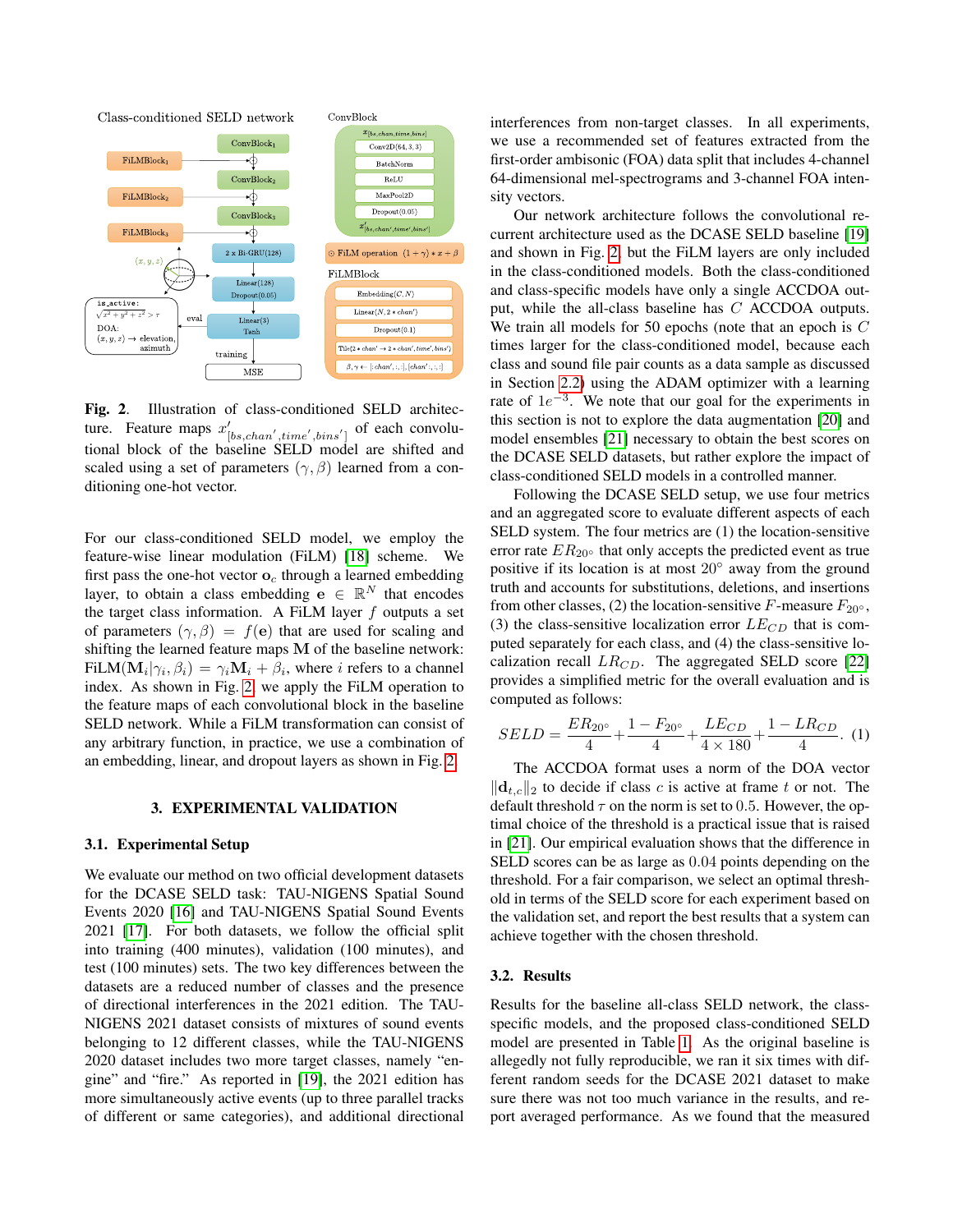|                               | <b>DCASE 2020</b> |                                           |                            |                                |                                            |                   |            | <b>DCASE 2021</b> |                             |               |                                |                      |                      |            |                                            |            |                   |            |  |
|-------------------------------|-------------------|-------------------------------------------|----------------------------|--------------------------------|--------------------------------------------|-------------------|------------|-------------------|-----------------------------|---------------|--------------------------------|----------------------|----------------------|------------|--------------------------------------------|------------|-------------------|------------|--|
| System                        | $\tau$            | $ER_{20}$ <sup>o</sup> ↓                  | $F_{20^{\circ}}\!\uparrow$ | $LE_{CD} \downarrow$           | $LR_{CD}$ <sup><math>\uparrow</math></sup> | $SELD \downarrow$ |            | $\tau$            | $ER_{20^{\circ}}\downarrow$ |               | $F_{20^{\circ}}$ $\uparrow$    |                      | $LE_{CD} \downarrow$ |            | $LR_{CD}$ <sup><math>\uparrow</math></sup> |            | $SELD \downarrow$ |            |  |
| Baseline FOA [17]             | 0.4               | 0.75                                      | 37.50                      | 23.30                          | 53.00                                      | 0.49              |            | 0.3               | 0.71                        | 36.24         |                                |                      | 23.20                |            | 47.34                                      |            | 0.50              |            |  |
| Specialized models            | $0.5\,$           | 0.79                                      | 35.10                      | 22.30                          | 46.90                                      | 0.52              |            | 0.5<br>2.22       |                             |               | 21.70                          |                      | 23.20                |            | 54.40                                      |            | 0.90              |            |  |
| Class-conditioned SELD        | 0.3               | 0.72                                      | 47.90                      | 17.80                          | 55.90                                      | 0.45              |            | 0.3               | 0.64                        |               | 49.72                          |                      | 19.16                |            | 56.60                                      |            | 0.42              |            |  |
| 1.2                           |                   |                                           |                            |                                |                                            | 3500              |            |                   |                             |               |                                |                      |                      |            |                                            |            |                   |            |  |
|                               |                   |                                           |                            |                                |                                            | 3000              |            |                   |                             |               |                                |                      |                      |            |                                            |            |                   |            |  |
| 0.8                           |                   |                                           |                            |                                |                                            | 2500              |            |                   |                             |               |                                |                      |                      |            |                                            |            |                   |            |  |
|                               |                   |                                           |                            |                                |                                            | 2000<br>Frames    |            |                   |                             |               |                                |                      |                      |            |                                            |            |                   |            |  |
| SELD Score<br>0.<br>6         |                   |                                           |                            |                                |                                            | 1500              |            |                   |                             |               |                                |                      |                      |            |                                            |            |                   |            |  |
| 0.4                           |                   |                                           |                            |                                |                                            | 1000              |            |                   |                             |               |                                |                      |                      |            |                                            |            |                   |            |  |
| 0.2                           |                   |                                           |                            |                                |                                            | 500               |            |                   |                             |               |                                |                      |                      |            |                                            |            |                   |            |  |
|                               |                   |                                           |                            |                                |                                            | $\Omega$          |            |                   |                             |               |                                |                      |                      |            |                                            |            |                   |            |  |
| $\Omega$                      |                   |                                           |                            |                                |                                            |                   | <b>BCS</b> | <b>BCS</b>        | <b>BCS</b>                  | <b>BCS</b>    | <b>BCS</b>                     | <b>BCS</b>           | <b>BCS</b>           | <b>BCS</b> | <b>BCS</b>                                 | <b>BCS</b> | <b>BCS</b>        | <b>BCS</b> |  |
| alarm<br>baby<br>crash<br>dog | female            | female<br>foot-<br>scream speech<br>steps | knock<br>male              | male<br>phone<br>scream speech | piano                                      |                   | alarm      | baby              | crash                       | dog           | female female<br>scream speech |                      | foot-<br>steps       | knock      | male<br>scream speech                      | male       | phone             | piano      |  |
| <b>Baseline</b>               |                   | $\Box$ Conditioned $\Box$ Specialized     |                            |                                |                                            |                   |            |                   |                             | Substitutions |                                | Deletions Insertions |                      |            |                                            |            |                   |            |  |

Table 1. Experimental results for baselines and the proposed system evaluated on the testing fold of the development datasets for DCASE 2021 Task 3 and DCASE 2020 Task 3.

Fig. 3. Comparison of per-class performance for different models on TAU-NIGENS 2021 data.

standard deviation on the DCASE 2021 data was in fact low, we only report the results from a single run for the DCASE 2020 dataset. For the class-specific models, to obtain the aggregated scores shown in Table 1, we collect predictions from the model for each class and compare them against the ground truth. Similarly, we collect predictions of the proposed classconditioned SELD model ran with class-conditionings for each class.

When comparing performance between the two baselines and the proposed class-conditioned SELD model, we observe that the class-conditioned model outperforms both baselines in terms of the SELD score and all individual metrics on both the DCASE 2021 Task 3 and DCASE 2020 Task 3 datasets. The relative reduction in terms of the SELD score is 16% for the DCASE 2021 dataset and 8.2% for the DCASE 2020 dataset compared to the baseline. We attribute a higher gain obtained for the DCASE 2021 data to the fact that the classconditioned model is more robust to directional interferences which are present in the TAU-NIGENS 2021 dataset but not present in the TAU-NIGENS 2020 dataset.

Figure 3 illustrates per-class performance in terms of the SELD score for different systems on the DCASE 2021 Task 3 dataset. Interestingly, despite the fact that the aggregated SELD metrics for the specialized models demonstrate worse results, we still observe that class-specific systems can yield better scores than both the baseline and class-conditioned models for "dog," "female speech," and "male speech" categories. To further investigate this issue, we consider individual substitution, deletion, and insertion scores for each system and class. Figure 4 shows that the specialized models have a significantly higher number of insertions compared to the baseline and class-conditioned systems. While the effect

Fig. 4. Per-class comparison of the number of frames estimated as substitutions, deletions, and insertions for the baseline (B), class-conditioned (C) and specialized (S) systems on the DCASE 2021 Task 3 dataset.

of insertions on individual per-class SELD scores is less noticeable in Fig. 3 (with the only distinct exception being the "female scream" class), the accumulated effect of all insertions makes the location-sensitive error rate three times worse compared to the baseline. We also note that the specialized model performance in Table 1 for the DCASE 2020 dataset does not exhibit the same large drop observed for the DCASE 2021 dataset. Since the DCASE 2021 dataset contains more overlapping sources, training a model that only uses labels for a single-class may be difficult if that class is rarely observed in isolation.

### 4. CONCLUSION

In this study, we focus on sound event detection and localization in the presence of directional interferences. We propose a class-conditioned SELD network that outperforms the baseline on the DCASE 2020 Task 3 and DCASE 2021 Task 3 datasets. The proposed system demonstrates greater improvement for the DCASE 2021 Task 3 dataset, supporting our hypothesis that a conditioned network is more robust against directional interferences such as those included in this dataset. The class-conditioned SELD network can be easily extended to accommodate a larger number of target categories which is one of the possible directions for future research. Other possible extensions of this work include incorporation of data augmentation techniques as proposed in [20], zero-shot sound event localization with pre-trained class-specific embeddings, as well as integration of a source separation module as proposed in [23] or a source counting module.